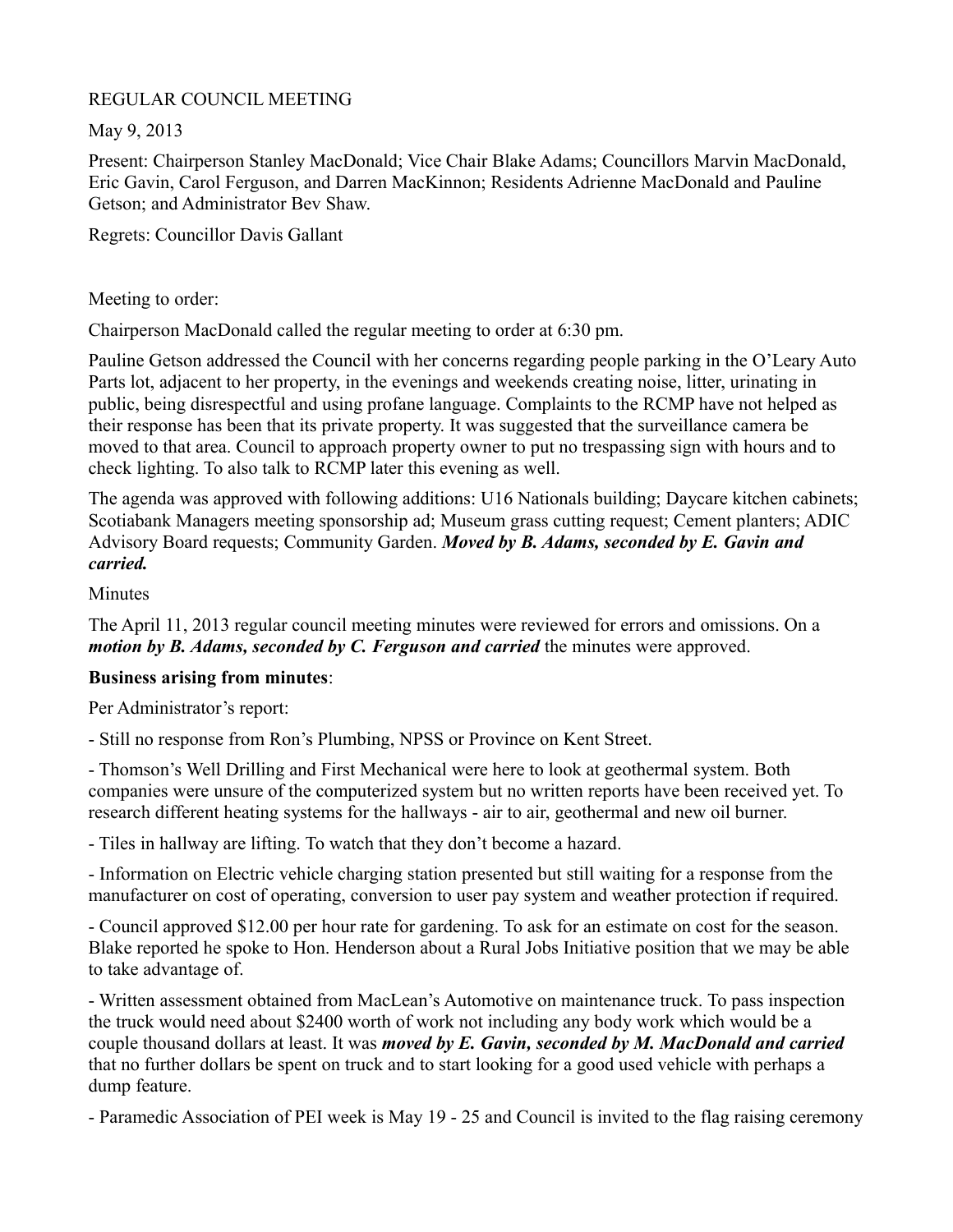at 10 a.m. on May 18<sup>th</sup> at the Community Complex. Marvin agreed to represent Council.

Additional business from Minutes:

- Insurance coverage for Fireman's Club Elimination Draw and Dance will cost \$250 and any event involving liquor may need this extra coverage. Bev to confirm that its every event or just an annual fee. The Nationals tournament this summer falls under the normal operations of the municipality so no extra coverage required. The claim for damage to the tractor has been approved and cheque is in the mail.

**Police Report -** Cst. Greg Thomas attended the meeting and discussed with Council what would be helpful in alleviating the noise, littering and inappropriate behaviour at the O'Leary Auto Parts parking lot. Signage for no trespassing, no loitering and no parking after business hours plus the surveillance camera and better lighting would all be helpful. Other issues discussed included speeding on Main Street and Centennial Dr. and ATVs. Report from RCMP for May, 2013 stated 129 hours were spent policing the Community of O'Leary and members responded to 13 calls for service. Provincial statutes breakdown: 1 speeding violation, 2 non-moving traffic violations, 1 other moving traffic violation, 1 Liquor Control Act violation and 2 written warnings. Ten criminal background checks were performed.

### Financial Business:

Financial report for April, 2013 was approved on a motion by *B. Adams, seconded by C. Ferguson and carried.* April revenue: general \$132,777.90; sewer \$2,721.06. April expenses: general \$143,340.77; sewer \$3,583.84 Bank balances at the end of April - general (\$3,745.71); sewer \$72,089.98. Copies of budget report to April 30/13 circulated to Council. Council directed that bank account be kept at a minimum balance of \$5000 by using transfers from sewer when available.

### NEW BUSINESS

# Chairperson's report

In Stanley's written report he attended the flag raising ceremony in Alberton to mark the  $100<sup>th</sup>$ anniversary of the incorporation of the town. Also met with Brenda Profit and ACOA representative to work on the CN renovation project. In discussions with Hon. Henderson, Stanley reported that Kent Street will be repaved after the sewer project is complete. Stanley also spoke to Kevin Matthews about having the surveillance camera erected on his building, O'Leary Auto Parts, and Mr. Matthews doesn't have any objections. Career Bridges has a client on the job training at Future Tech West who is available to do any work the community may need done. Thiren Ellis has offered his help to rejuvenate the Community Garden site.

### Administrator's report

Written report circulated to Council. To provide Council with a copy of sign in registry for ADIC youth users.

Building/Business permits - nil.

Reports from departments:

*Development & Tourism* - Blake reviewed his report which was circulated to Council. As Wendi Kim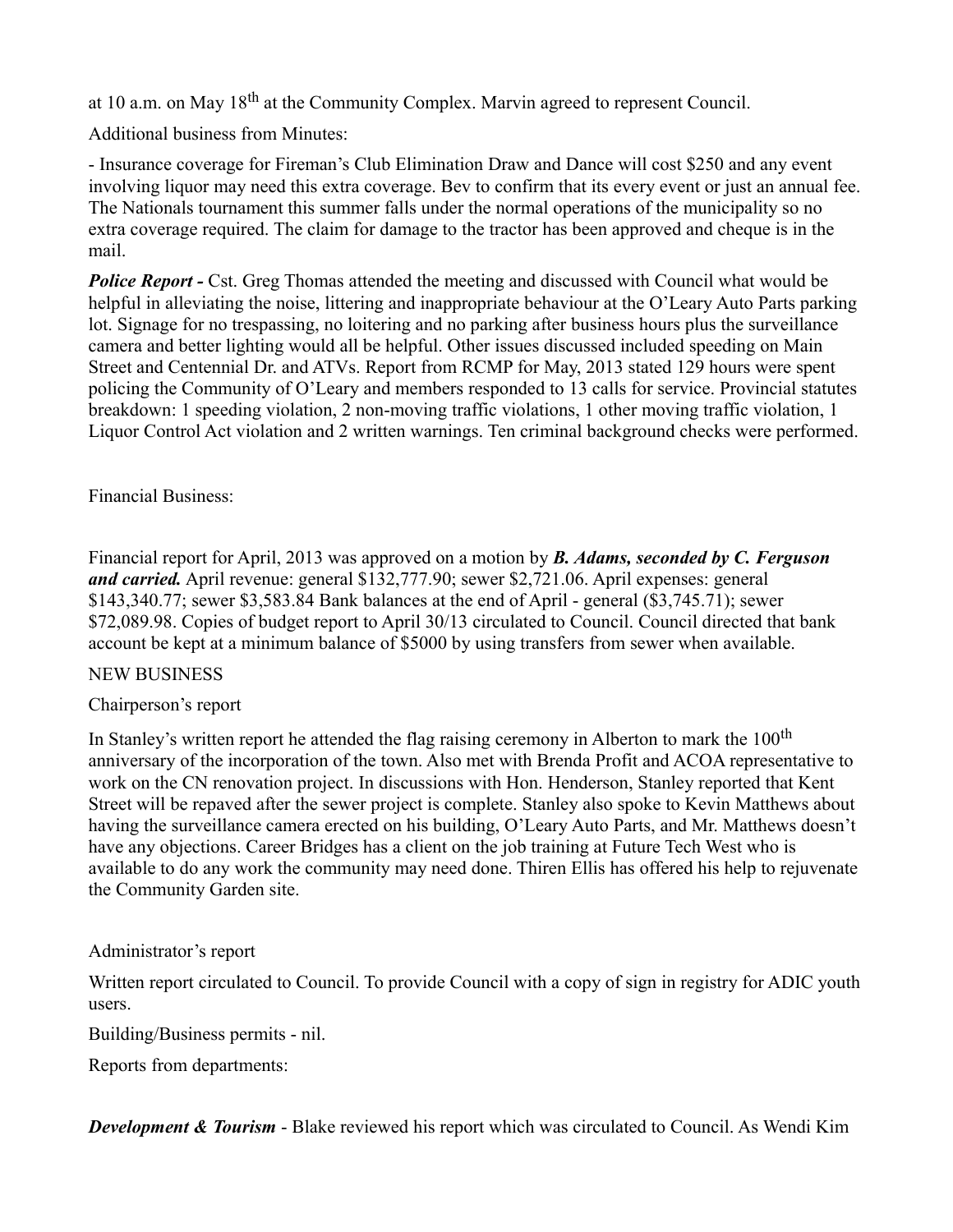is not available at Future Tech West to help with the Entrance to O'Leary project Blake has the Career Bridges client helping. To request written assessment from Environment on filling in ditch area at Paul Smallman's property.

*Financial -* Carol reported that Administration sundry budget is about 75% spent and also mentioned that she attended the FPEIM AGM - copies of reports to be sent out to Council.

*Fire Department* - Chief Blair Perry submitted a written report saying that in April it was quiet with only 5 emergency calls - 2 grass fires, 1 medicals and 1 mutual aid call to West Point. New equipment purchased included Rapid Intervention equipment, air compressor, hose, boots, air bottles, portable radios, pagers and tarp.

The department requested that a water softener be purchased for \$900 for the fire department section or \$1600 for the entire building. Council to look at budget next month.

Blair advised that Donnie Ellis is turning 75 years old and retiring from department and Council should consider an award or gift and have it presented during the Festival banquet.

It was also noted that Blain Buchanan successfully fund raised half the dollars required for the Confined Spaces equipment recently acquired by the Fire Department. The other half was provided by the Island Community Fund. Council to draft a letter to the Fire Department and Blain to commend them on their efforts.

*Recreation* - Tylan's written report circulated to Council reporting that the new delivery of Recreation at the ADIC has been an adjustment but the babysitting course was successful with another planned. Promotion has been ongoing with the use of posters, Facebook and the community website events calendar. The U16 Nationals have 14 teams registered and/or committed with 3 other maybes. Its been capped at 20 teams. Ball hockey has been going well and minor sports registration is planned for next week.

*Sanitation/Streets/Properties* - Davis sent out an email to Council saying a new sewer lateral has been installed at Currie residence on Beechwood Avenue, geothermal heating valves are leaking again at the Complex and garbage is collecting again at the CN area.

#### Eaves on complex

Bev advised that some of the eaves on the complex are already vinyl or aluminum but some are wood and in need of replacement and/or paint. Dale is getting quotes on replacing all with vinyl. Council instructed they'd like a quote on wood as well.

#### Surveillance camera location

Quote for \$625 plus cost of new pole, boom truck and electrical received from Combat Computer for relocation of Centennial Park camera. Council requested that electrician be asked if he could do the job without involving Combat Computer. Streetlight at O'Leary Auto Parts to be looked at to see who owns it (Community or property owner) and whether a brighter light could be installed.

Save our Seas and Shores request

Council not interested.

ATV Club request

Stanley to phone Blake Sellick and advise that his request for permission for ATVs to enter O'Leary to